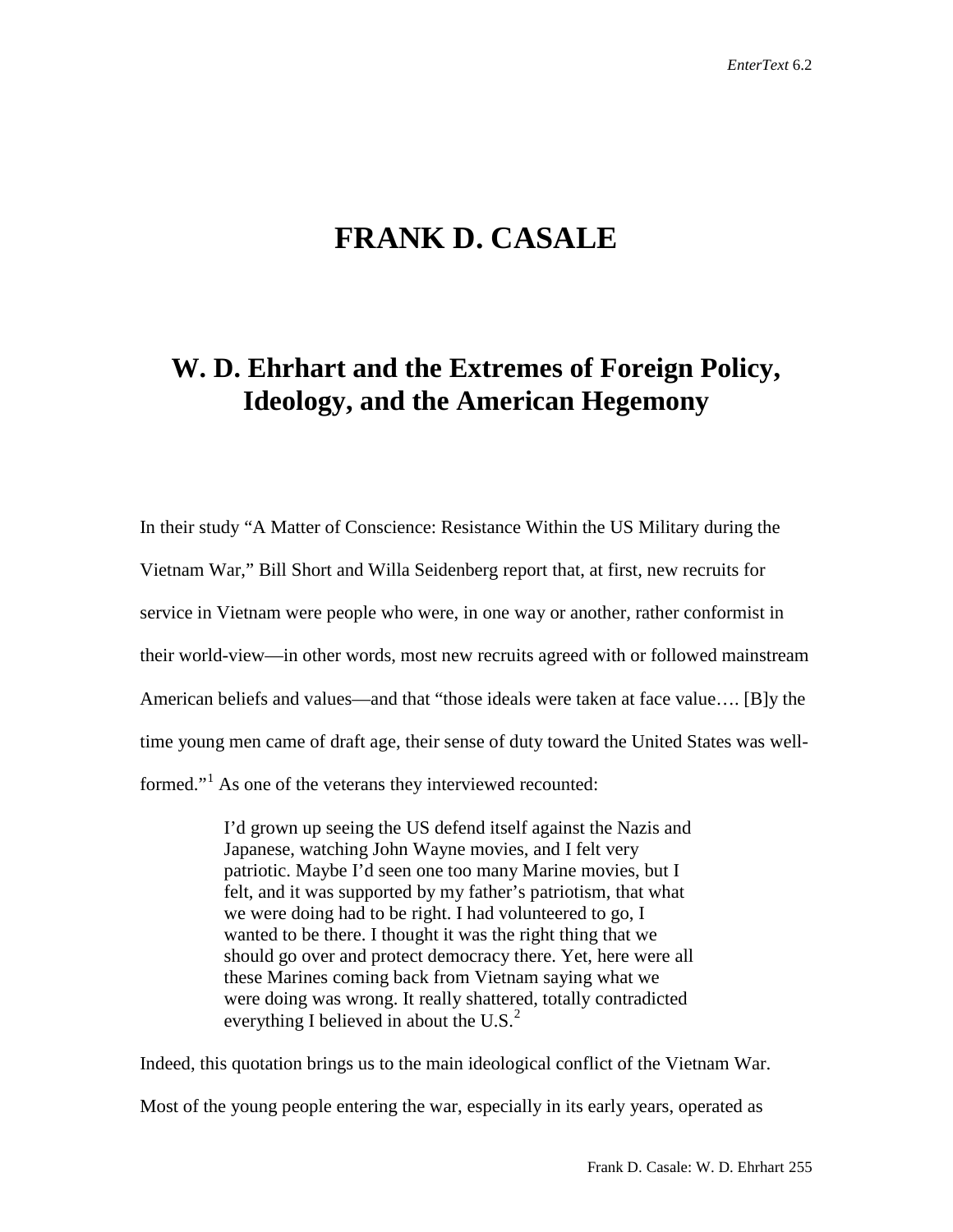subjects of the dominant American ideology, with its values of militarism, subtle racism, and the assumption that everything the American elite did was "right;" however, many soldiers were profoundly changed and radicalised by their experiences in Vietnam. The experience of the Vietnam War served as an agent in radically transforming the world-view, the ideology, of many soldiers.<sup>[3](#page-11-0)</sup> As W. D. Ehrhart, the main literary subject of this study, stated in his essay "Stealing Hubcaps:" "It took a brutal war and a brutal homecoming and a brutal self-examination coupled with a brutal study of history to force me to see the world as I do now."<sup>[4](#page-11-1)</sup> Indeed, the war was such an extremely brutal event that it created fissures in the American hegemony. As Harry Haines has noted, "the Vietnam War's ideological contradictions produced experiences which were fractured and seemingly disconnected from the ongoing story of America."[5](#page-11-2) The war presented to Americans an opportunity to experience and perceive an extreme version of reality: a reality that was in blatant contradiction with the ideology, formed by the American hegemony, which most Americans held. In reading through the literature produced by veterans, especially those involved in the protest movements, a common thread becomes apparent—the idea of the Vietnam War as a metamorphosing event which fractured the veteran's world-view and resulted in a radical ideological transformation. The war presented reality in extreme contrast to American ideas about reality; in this way the war allowed American soldiers to examine their subjectivity, and more importantly, to call into question the system which created that subjectivity. $6$ 

In *Passing Time: Memoir of a Vietnam Veteran Against the War*, W. D. Ehrhart, one of the brightest, and most overlooked, writers to come out of the war, textualises the creation of his original "gung-ho" American mindset, and the rupture the Vietnam War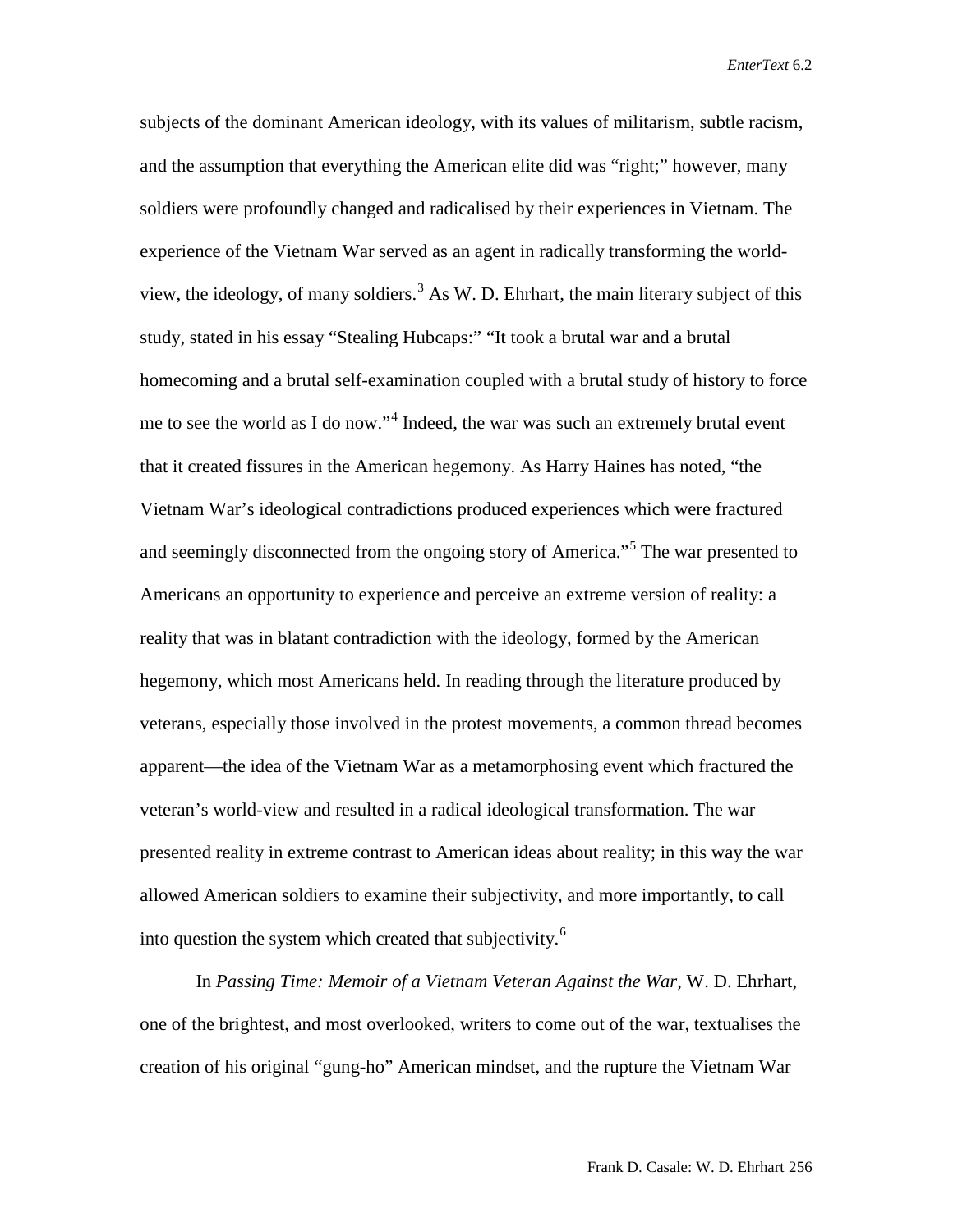created within that mindset, that lead to his eventual ideological transformation.<sup>[7](#page-11-4)</sup> The novel has three narrative frameworks. The first is an enclosing narrative which begins and ends the novel, taking place in 1974 with Ehrhart as an engine-room seaman on an oil tanker, playing cards with Roger, a shipmate. This narrative, in which Roger serves as a questioner, audience, and foil for Ehrhart, functions as an envelope for the other two narrative lines of the novel. This elder Ehrhart is the final product of the process of the novel; he is the ideologically-transformed radical narrator who presents Ehrhart-theauthor's point of view. The next narrative level is that of Ehrhart as the 1969 college freshman, just returned from a tour of duty in Vietnam. Here we are presented with Ehrhart trying to readjust to civilian life, and trying to fit in with the quiet campus community of Swarthmore College. However, Ehrhart's attempt at integration is futile, as the third narrative line, the story of his experience in Vietnam, continually punches through his consciousness, fracturing both Ehrhart's subjectivity and the narrative line of the novel. Within this structure Ehrhart must somehow come to terms with the contradiction between his ideology and his experience of reality in the Vietnam War. Taken as a whole, within its three different time-lines, the book presents the transformation of Ehrhart from a young, naïve, gung-ho, militaristic patriot to the antiwar, anti-imperialist radical of the oil tanker narrative. As it explores the ideological change of one individual, the novel explores the composition and rhetoric of the American hegemony itself.

The Vietnam narrative begins with eighteen year-old Ehrhart, fresh from boot camp, coming face to face with the material conditions of Vietnam. The more of the war he is exposed to—recounted to the reader in grisly detail—the more confused and cynical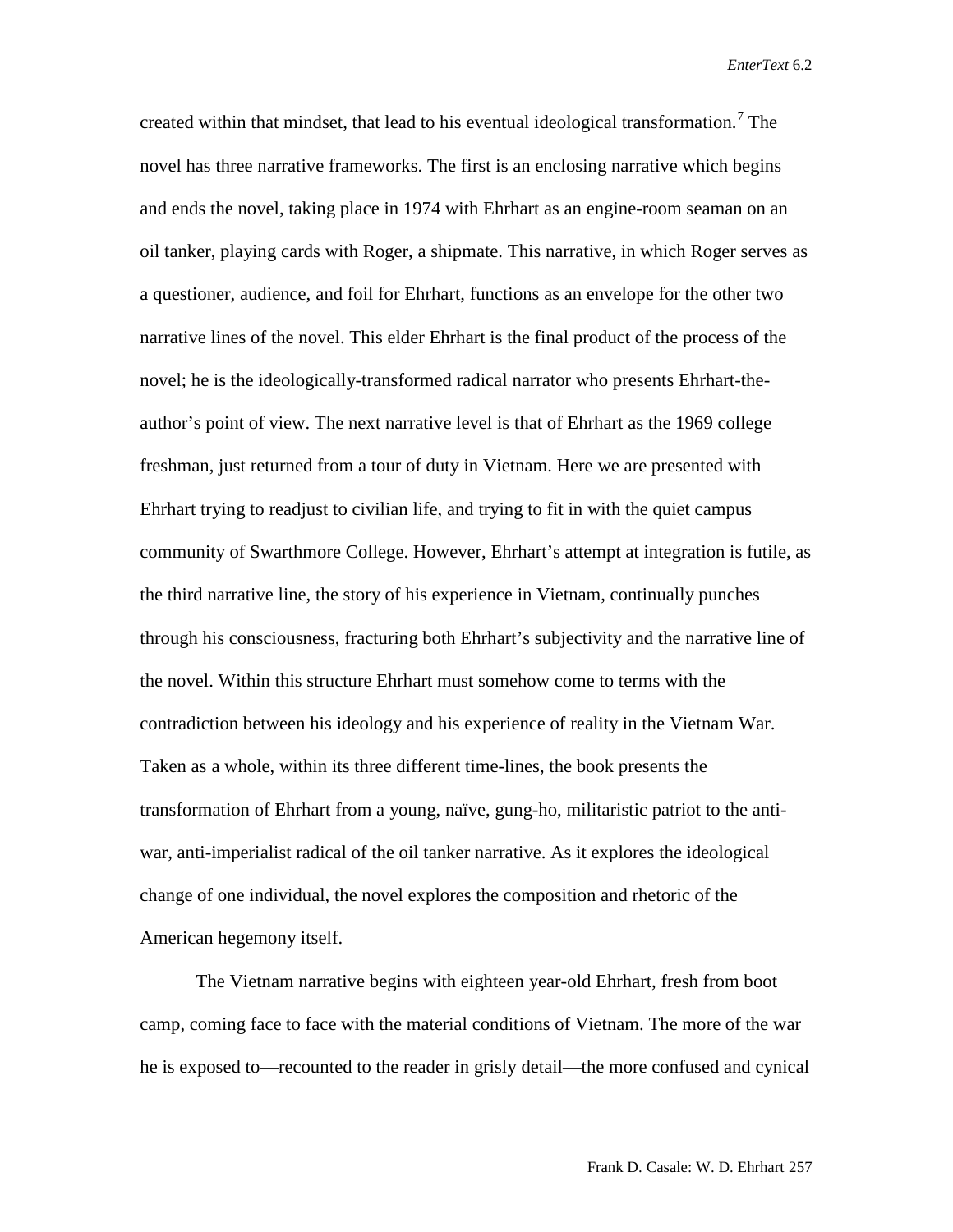he becomes. As the young Ehrhart begins to loose his idealism he thinks, "back in high school it had been easy to imagine myself a hero. But over here, well, most of the heroes seemed to be dead, or likely to be dead soon. My fantasies had never included me among the dead."[8](#page-11-5) Here we begin to see effects of the contradiction between the reality of Vietnam and the cultural myths and illusions which filled Ehrhart's head in America. The material experience of Vietnam is beginning to produce cracks in his ideology. Other chapters narrate the horror of the war in Vietnam, as Ehrhart sees first-hand the instruments of American foreign policy, like "Puff the Magic Dragon," a flying gunboat with firepower that Ehrhart describes as "18,000 rounds a minute my man... three hundred bullets per second... chops up anything and everything like mincemeat: fields, forests, mangroves, water buffalo, people, everything."[9](#page-11-6) In this image, the illusory dragon of psychedelic culture takes on real fire-breathing form, just as the abstract plans of Washington policy-makers become a horrifying reality. American idealism becomes American firepower laying waste to Vietnam.

The extreme violence of Vietnam becomes more and more personalised for Ehrhart as the war-level narrative moves on. Several members of his squad are killed, and in two pivotal scenes, Ehrhart depicts shooting a sixty year-old woman because she ran across a field, and then executing an old man on the order of his commanding officer. After the latter incident Ehrhart, for some still-inarticulate reason, begins to recall bullies who beat him up in high school, and then thinks:

> Ask a marine, the recruiting posters had said. Tell it to the marines. I thought of the old man lying a few hundred meters away, his hands still tied behind his back, the small hole in the back of his head, and half his face blown off. I thought of the old woman back in the rice field in June and the young girl with the  $AK-47$ .<sup>[10](#page-11-7)</sup>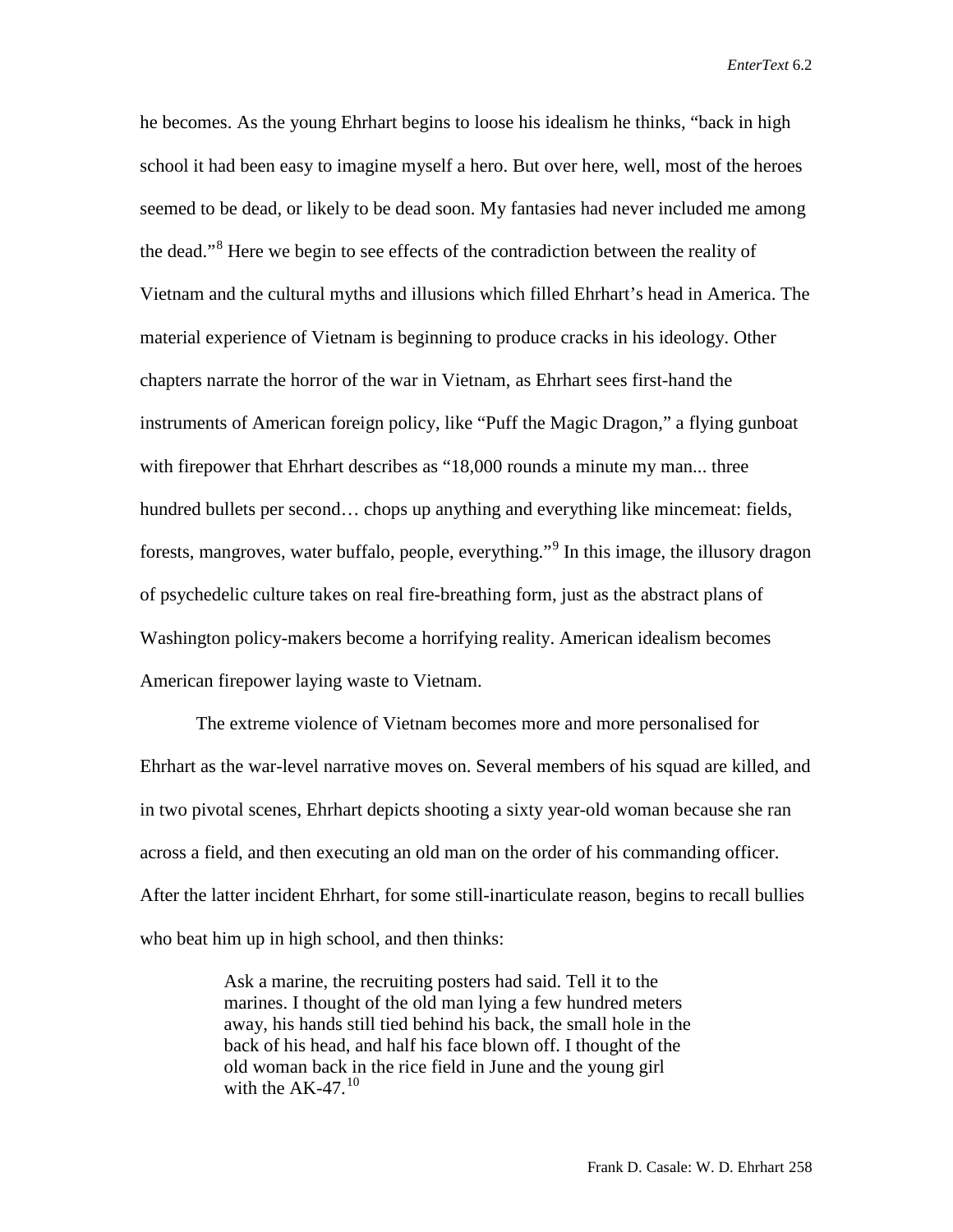The material events of the war are in clear contradiction to the identity he had constructed

both for himself and America. Rhetoric fails in the face of reality, opening a fissure

between ideology and experience. That fissure provides space for beginning the process

of change.

As Ehrhart's tour of duty in Vietnam draws to an end, the events he witnessed,

and the things he did, eat away at him, leaving him in the state of mind depicted in his

poem "Hunting:"

Sighting down the long black barrel I wait till front and rear sights form a perfect line on his body then slowly squeeze the trigger. The thought occurs that I have never hunted anything in my whole life except other men. But I have learned by now where such thoughts lead, and soon pass on to chow, and sleep, and how much longer till I change my socks.<sup>[11](#page-11-8)</sup>

Ehrhart is not yet at the stage of development to deal with "where such thoughts lead" but

the cracks in his previous belief system are now in place. The events of Vietnam lead him

to wonder:

In Vietnam, I'd read the same newspapers and magazines filled with official statements and explanations that people back in the states were reading. The difference was that I had something against which to evaluate what I was reading— 395 days of something, actually. $^{12}$  $^{12}$  $^{12}$ 

Once again, fractures appear in the wall of American myths, but Ehrhart does not yet

push through. He sees a pattern of "headlines versus the truth" but he still refuses either

to disbelieve the headlines or face the truth. He still interprets his experiences as a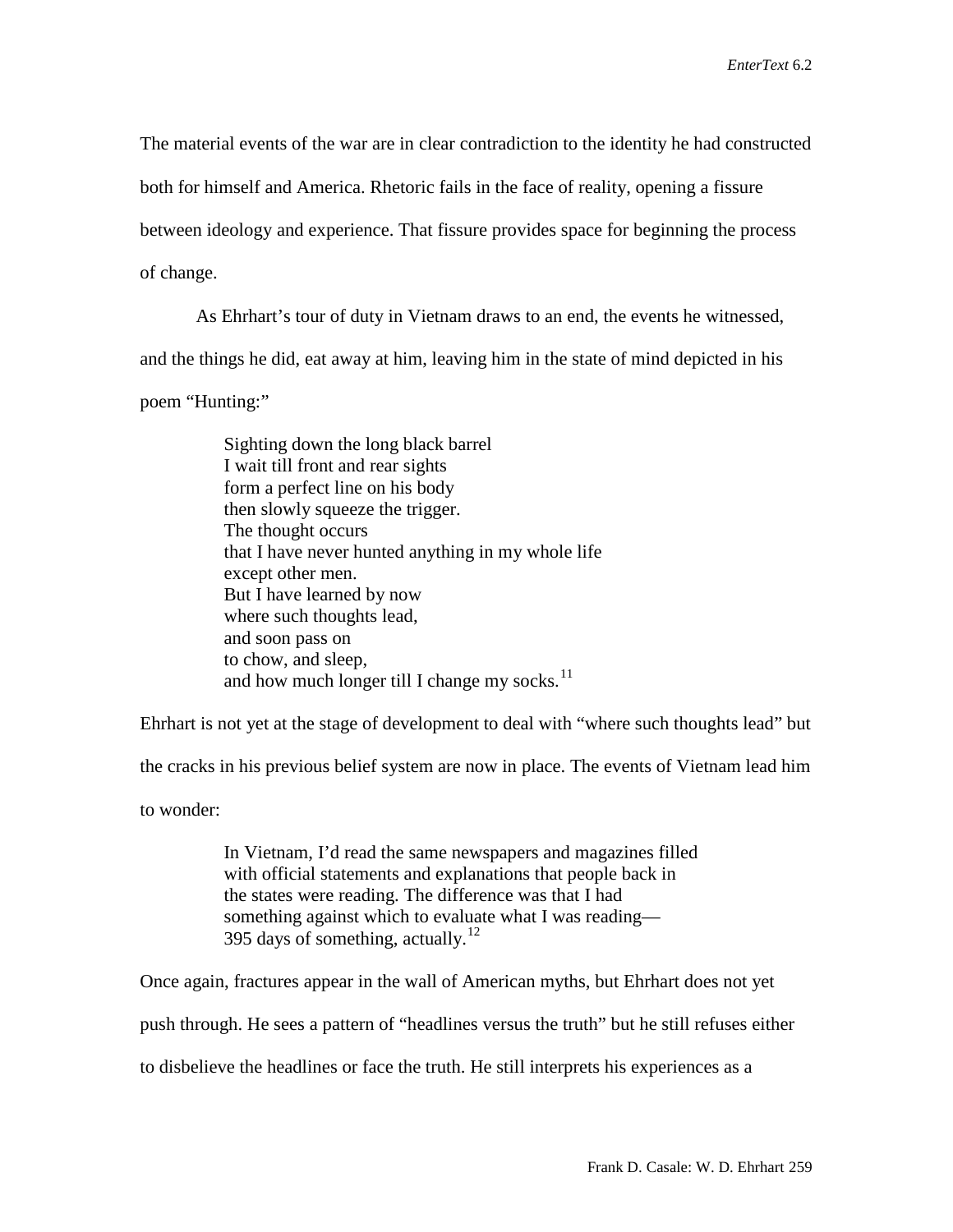member of the American hegemony, albeit a slightly cynical one. The struggle between what he sees, and what his military and cultural training tell him, leads to a comatose-like state of mind during the remainder of his service time. The engine-room scene can be read as a metaphor for that state of mind:

> You didn't steer from the engine room, of course. The people on the bridge did that. Deep in the belly of the ship, there were no windows or portholes. You had no idea where you were going or why you were executing a command. All you could do was provide the power—forward or backward—and hope the guys on the bridge knew what they were doing. And what power those engines generated…. It was a real rush. Like riding a steel elephant pell-mell through the jungle.<sup>[13](#page-11-10)</sup>

This level of realisation about Vietnam continues upon Ehrhart's return to America, an America in which he feels out of place. The college-age narrator is willing to admit that the war was a costly blunder, but his condemnations do not go much further. "God almighty," he laments, "I'd only tried to do my duty as my duty had been taught to me by my parents, teachers, and elders of every stripe. I had done what my nation had asked of me."<sup>[14](#page-11-11)</sup> He is still trying to deal with his Vietnam experience as an American, still trying to explain his experience in American terms, and still trying to ignore the answers to the deep questions that Vietnam posed.

The college-level narrative depicts Ehrhart as he tries to fit back into American campus life; we see him studying, pledging a fraternity, dating, partying, and trying to leave Vietnam in the past. However, the experience of it is not easily repressed. During his first week on campus the memories of Vietnam begin punching through his consciousness, preventing him from forgetting what he saw. The narrator recounts: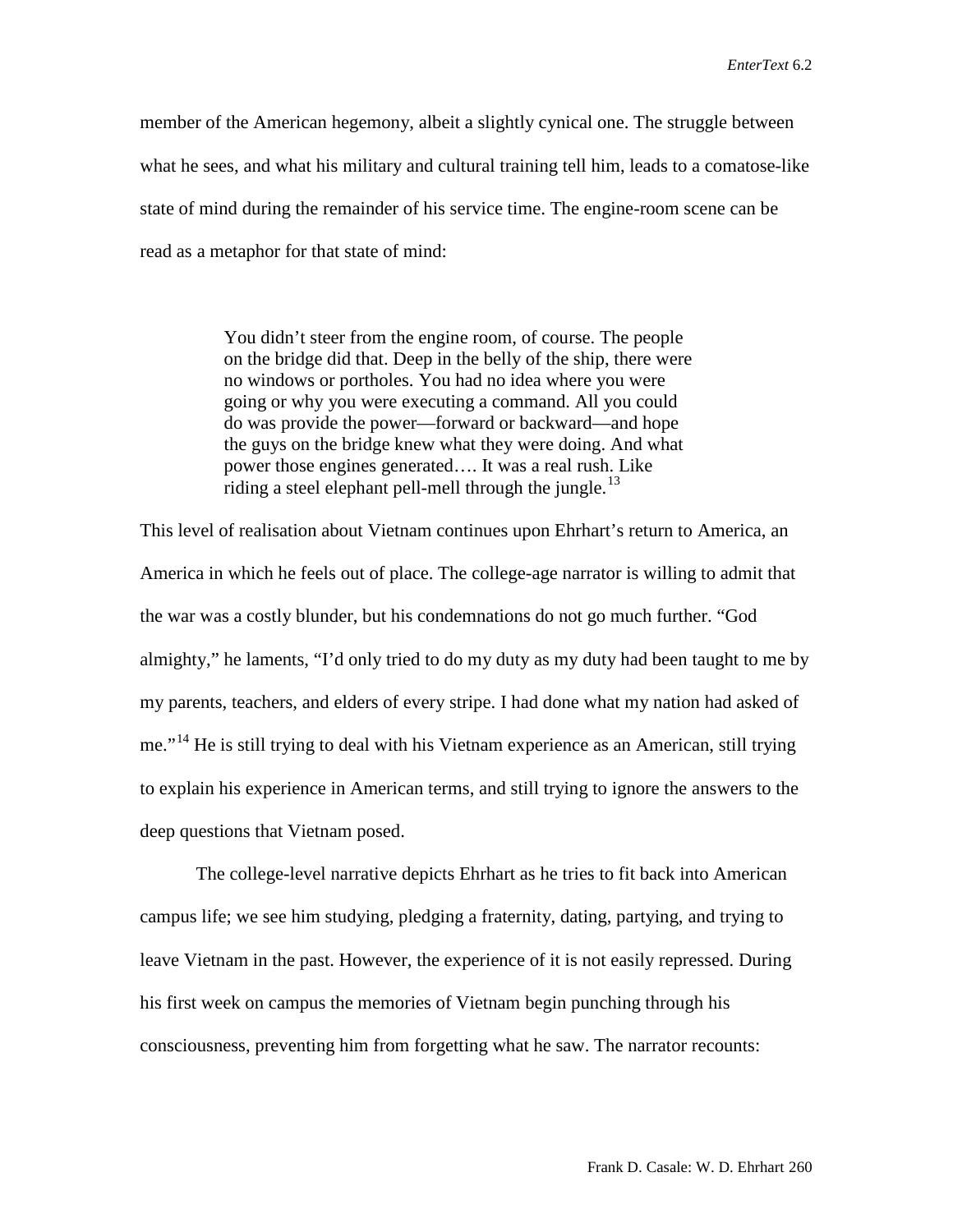I had several more shots of whiskey before I finished the reading. I usually stayed up until the alcohol and exhaustion made it impossible to keep my eyes open any longer. When I shut them, the nightmares would be waiting: the old woman in the rice field, the small boy with the grenade in the crowded marketplace at Hoi An, the old man on Barrier Island with his hands tied behind his back.<sup>[15](#page-11-12)</sup>

At first, the memories only emerge in his dreams, but as the story develops, the memories strike into his waking consciousness, at first only upsetting him, but later with devastating results. The more he tries to ignore the lessons of Vietnam, the more violent these flashbacks become. Soon, Ehrhart becomes subject to nearly uncontrollable fits of rage, which are always either pre-empted or followed by a flashback of the violence he committed in Vietnam. In one scene, right after he has just exploded at his girlfriend, he sees " the running figure in black… the single shot punching a hole in the boredom of a hot afternoon… and not a shadow of remorse anywhere under that scorching Asian sun."<sup>[16](#page-11-13)</sup> This violent and self-destructive behaviour leads Ehrhart to question his identity. "What kind of person could shoot down old men and women for—for what?" he wonders: "what the hell had happened to me over there?"<sup>[17](#page-11-14)</sup> Erharht's realisation that his problem is not what happened to him over there, but resides here, in America, almost comes to him in the false climax of Chapter 17. This chapter depicts the 1970 invasion of Cambodia; Ehrhart sits in his dorm room while his girlfriend goes off to an anti-war rally. As he sits in his room, shocked at the American invasion and the war, which seems without an end, images of his wartime atrocities begin to float before his eyes. At that moment, his girlfriend walks in, and he flies into a violent rage, striking her. She stares at him with a look of abject terror in her eyes, and he is forced to confront the brutal truth about himself: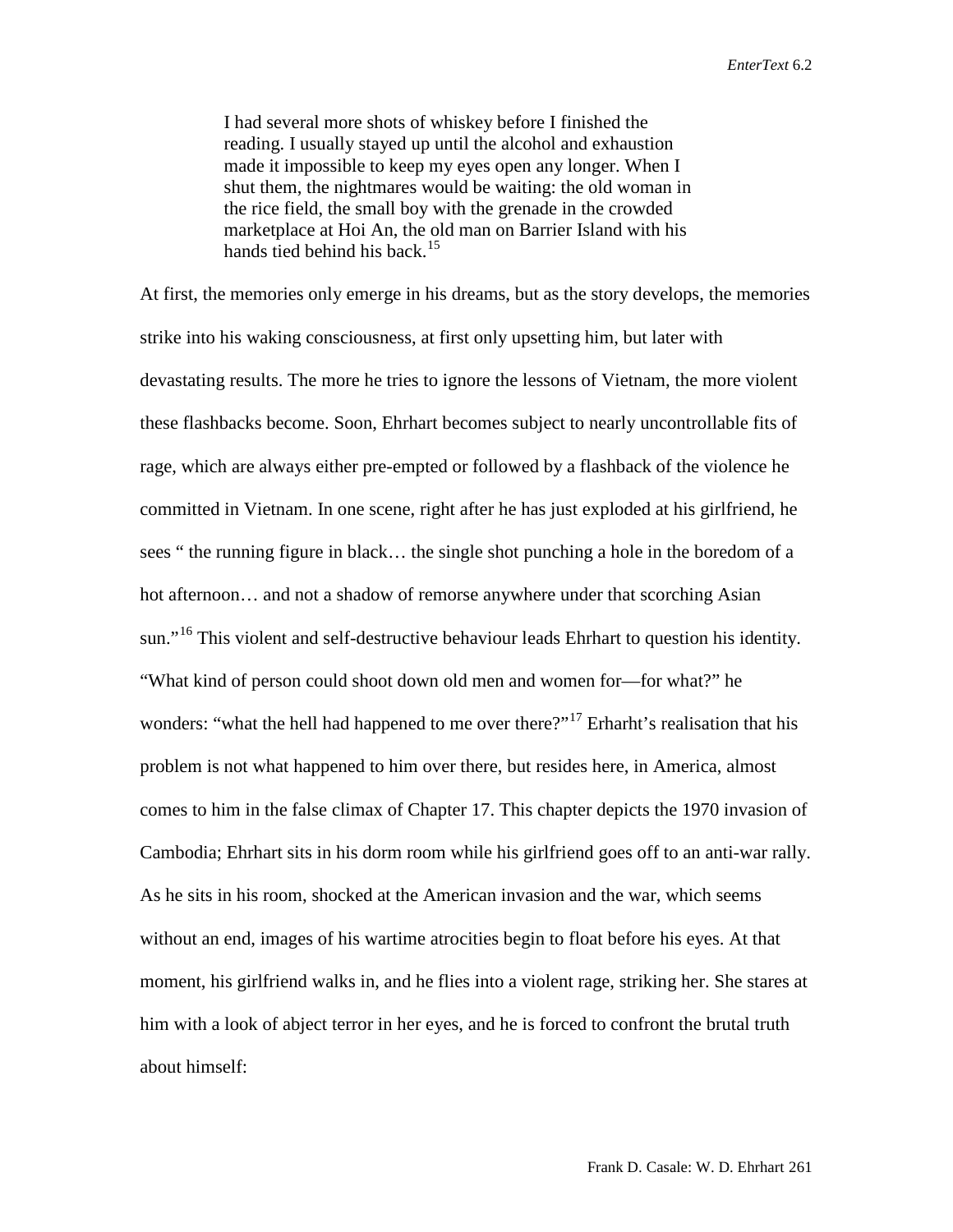Oh god almighty, what have I done? Here it was at last: Pam's eyes were the same eyes I'd seen in a thousand faces in a hundred villages, staring up at me in mute hatred as I towered over her, my whole body cocked, ready to explode again. And this time there was no rifle, no uniform, no Sergeant Taggert barking orders, no mines, no snipers, no grenade ready to explode, no juggernaut momentum of a vast military bureaucracy out of control and bogged down in human quicksand, not a single excuse with which to defend myself. So this is what you are I thought.<sup>[18](#page-11-15)</sup>

In a flash, Ehrhart realises that he has been bred for violence, that American society has trained him to react with violence towards any situation, and that the war was simply that fact on a grander scale. But Ehrhart quickly looses this historical perspective and slides back into the grip of the American hegemony, because he still identifies himself with American cultural myths. This false climax continues as Ehrhart, reeling from his confrontation with Pam, is told of the murder of the four students at Kent State University by the Ohio National Guard:

> And then I was crying. Dreams, dreams, broken dreams…. Why, why, why, dear god, please somebody. Was there no end to it? I must have cried for a solid half hour, maybe longer. I cried until I couldn't cry anymore. I cried until there was nothing left inside and my mind was more lucid than it had ever been before.[19](#page-11-16)

However, here the false nature of this "transformation" is revealed, as Ehrhart responds to his vision in the cultural forms of the hegemony which had indoctrinated him. He admits that it is time to "face up to the cold hard, utterly bitter truth I'd tried to avoid for nearly three years. The war was a horrible mistake, and my beloved country was dying because of it."[20](#page-11-17) His values are still the values of American culture, as he still sees the war not as the foreign policy of an imperialist power, but as a policy mistake. He still values American lives more than Asian lives.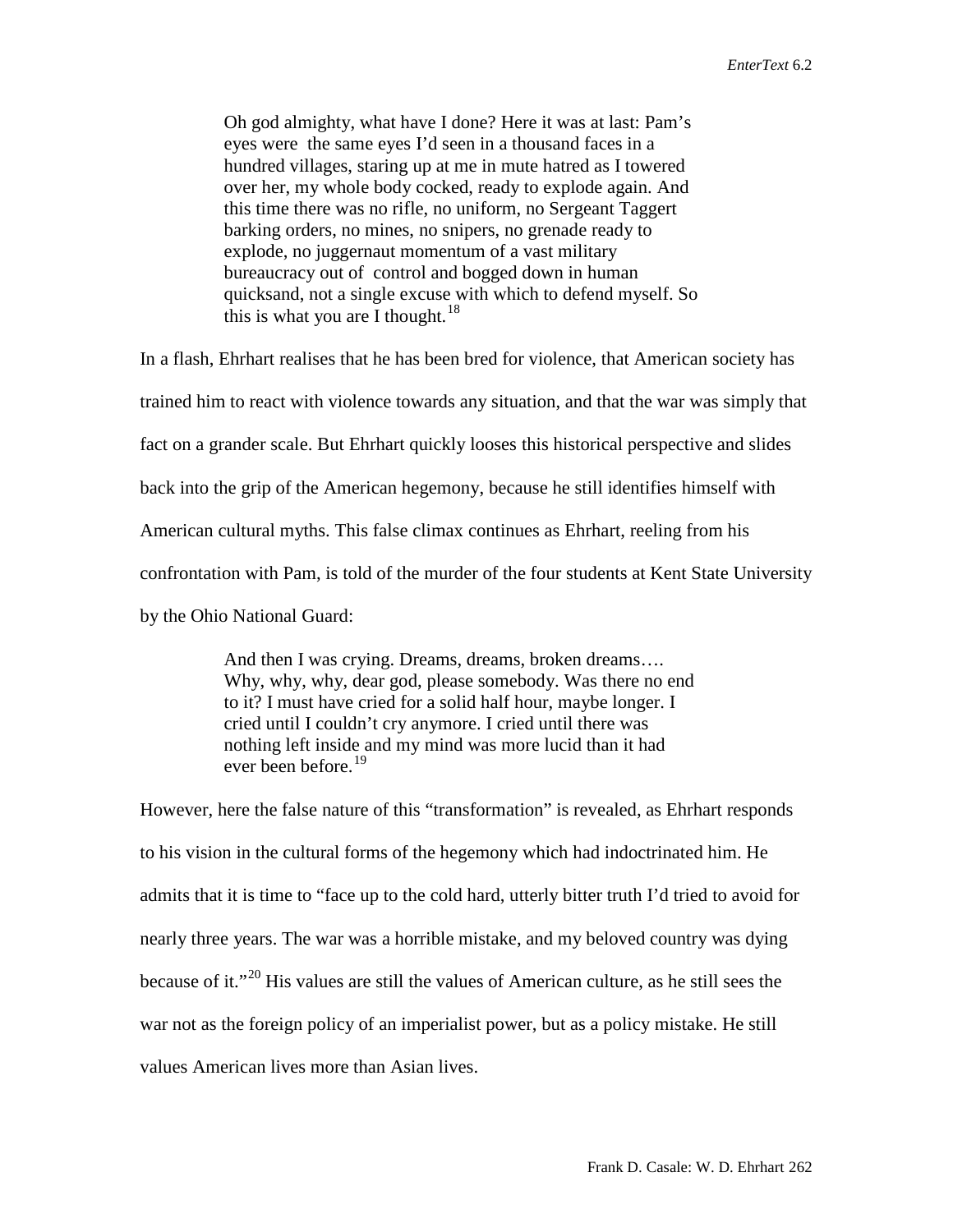However, Ehrhart has made progress, and he begins to research the history of the conflict in Vietnam. As he begins to learn the historical truth, he wonders "Had people been so ignorant, or had I been lied to deliberately?"<sup>[21](#page-11-18)</sup> He receives the answer to his question during the real climax of the novel, which occurs in Chapters 35, 36, and 37. Ehrhart travels to Washington D.C. to protest against the war and joins a group of peaceful demonstrators in front of the Justice Department, when suddenly the police, dressed in riot gear, launch a bloody and violent attack on the protestors. Ehrhart describes the scene in brutal honesty, culminating in his true revelation:

> It was just like the war—only this time I had no weapon, no flack jacket or helmet, no way to defend myself, no protection of any kind. Was this what it felt like to be a peasant in Vietnam, I wondered, wanting to throw up.  $2^2$

Only here does Ehrhart finally see the nature of the American way of life. Only by identifying himself with someone outside the American hegemony, only by identifying with the innocent victims of American imperialism, only by experiencing the repressive force of the American elite, can Ehrhart finally break out of his false consciousness and experience a true ideological metamorphosis. The process which began with the contradictions presented by the War resulted in ideologic change, creating the radical Ehrhart, who views the war through new eyes:

> A mistake? Vietnam a mistake? My god, it had been a calculated deliberate attempt to hammer the world by brute force into the shape perceived by vain, duplicitous power brokers.[23](#page-11-20)

Ehrhart's new consciousness continues to grow however, as he engages himself with American history, discovering the hidden and dirty secrets of American history, from the genocide of the Indians, through the American rape of Mexico, Central and South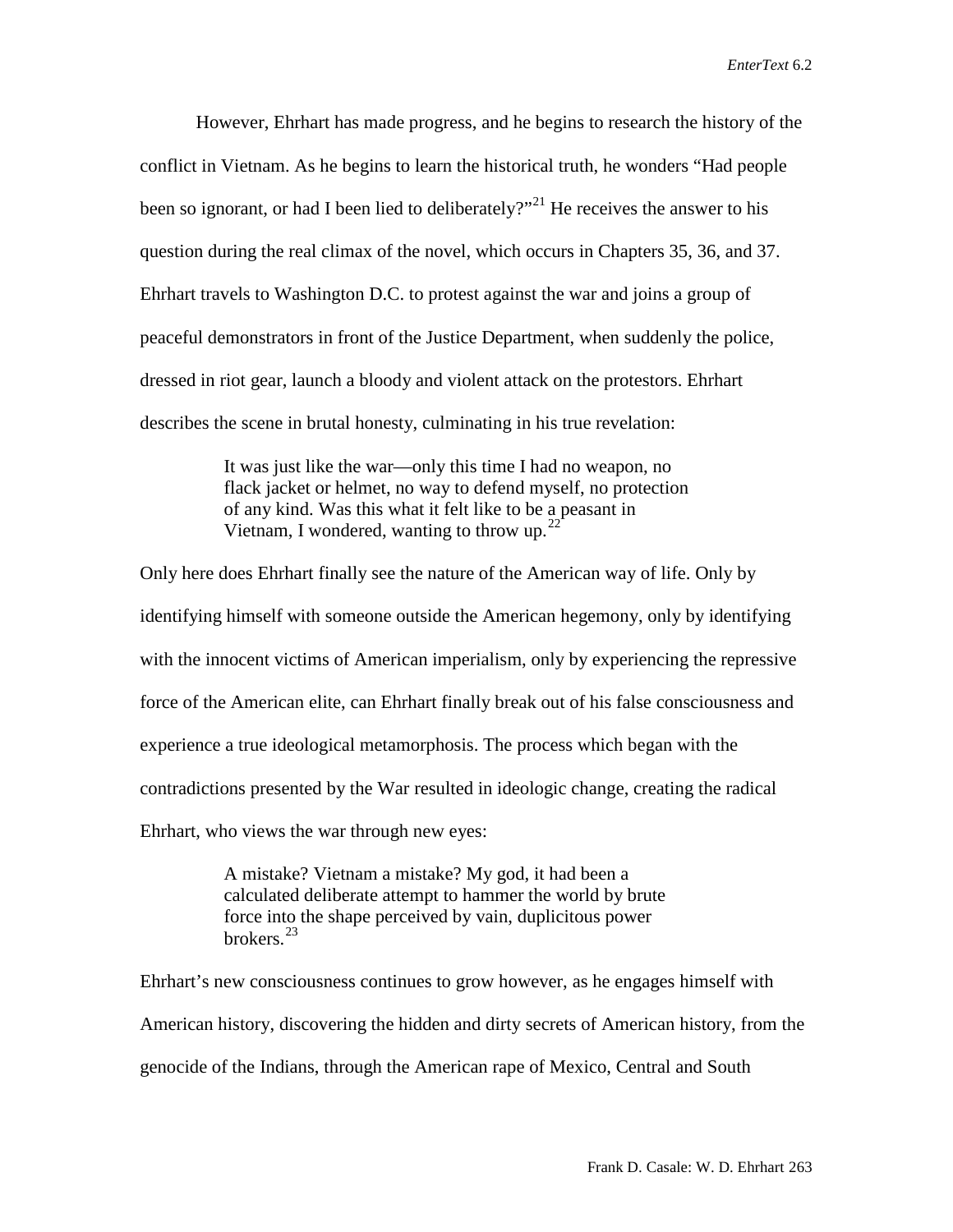America, the Philippines, as well as all the brutal crimes committed against American citizens themselves, all in the name of profit. Ehrhart's historical research allows him to see reality no longer in mainstream American myths, but in class terms, as he states:

> Greed for land, greed for gold and silver, greed for timber and iron and copper, greed for anything you can make a buck on… business basically. Dollars and cents… the power brokers give the rest of us enough to think were in Fat City while they live like kings… shit Vietnam's just the tip of the iceberg. The United States doesn't give a big rat's ass about freedom or democracy for anybody, and never has.<sup>[24](#page-11-21)</sup>

As Ehrhart begins to formulate a historical totality to explain his experiences in Vietnam, he begins to be able to see the American hegemony for what it is, a cultural process that impregnates its population with the militaristic values of the dominant class. Ehrhart is now able to understand his fascination with war from an early age, why he volunteered to go to war, and why it took so long for him to realise what was happening. As the novel draws to an end, the now alienated, radical Ehrhart is offered a job at a summer camp, teaching children marksmanship. He turns it down, declaring " I couldn't take the job see…. I made a connection between Vietnam and stuff like teaching kids how to shoot. You know what I mean, our whole cultural affair with guns and violence and martial glory?"<sup>[25](#page-11-22)</sup> Ehrhart now exists outside the American hegemony, as a cultural and ideological counter-hegemonic force, symbolised by his retreat at the end of the novel to the oil tanker, serenely floating outside the United States.

Ehrhart's body of work does not let us forget the what has been done in the name of America, nor the price the "other" has so often had to pay for American foreign policy; he refuses to let us slip back into the comfortable dream world of mainstream American myths and illusions. He refuses to let America rewrite its sins. His voice has refused to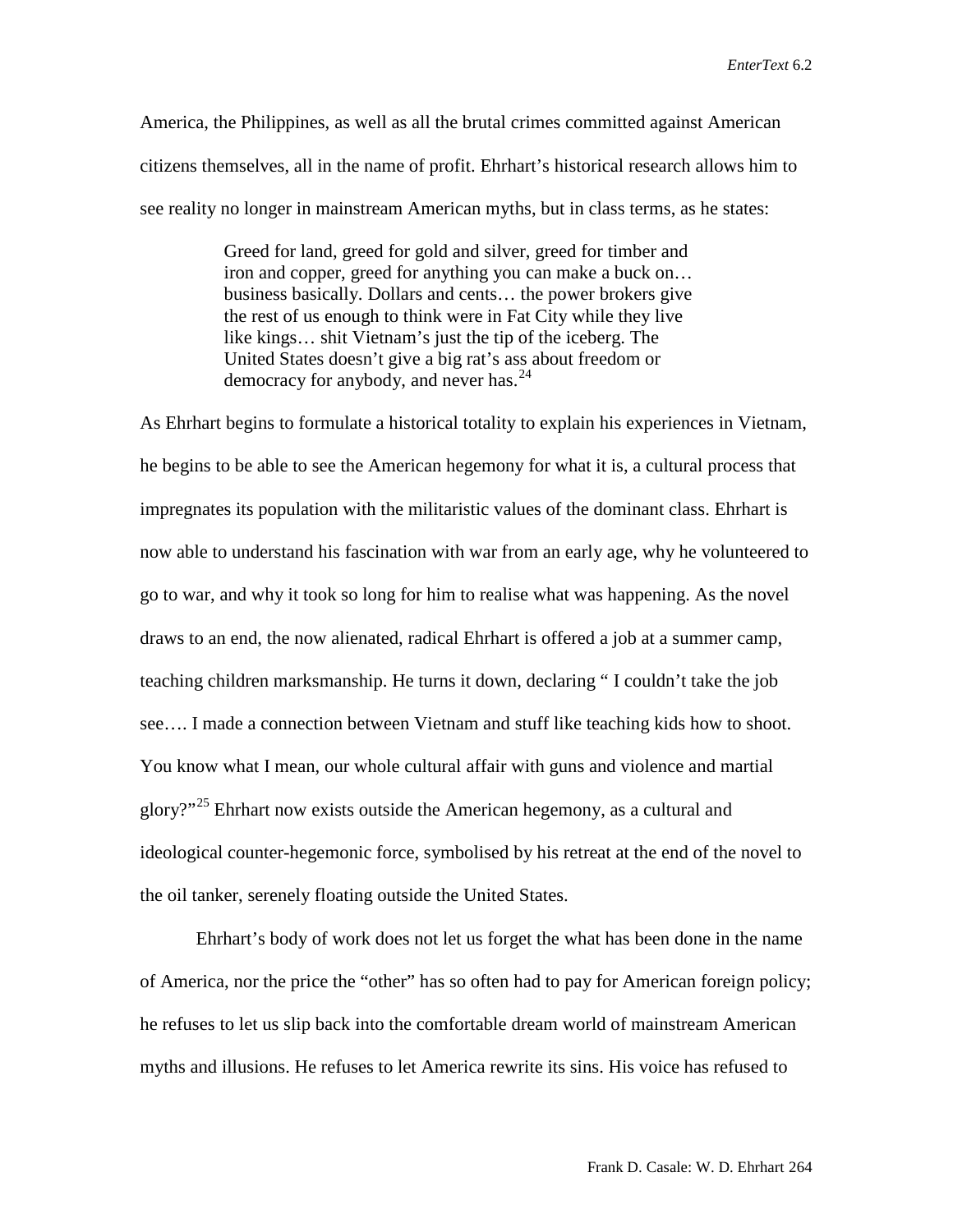accept silence. In the conclusion of his essay "Stealing Hubcaps," Ehrhart explained why he felt the need to write: "I do believe that we have to keep trying because if our voices fall silent, the only voices left will be those of people like Oliver North. I have to keep trying because it's the only way I can live with my self, knowing what I know."<sup>[26](#page-11-23)</sup>

While Ehrhart has received most critical renown for his poetry, his prose deserves as much attention to help understand his project of bearing witness and recording experience which resists integration into dominant or hegemonic cultural myths about the Vietnam War. His three memoirs, *Vietnam-Perkasie*, *Passing Time*, and *Busted* chronicle both the transformation of his perspective, and the experience which prompted it.

 $\overline{a}$ 

<span id="page-10-0"></span>**Notes**

<sup>1</sup> Bill Short and Willa Seidenberg, "A Matter of Conscience: Resistance Within the U.S. Military During the Vietnam War" (*Vietnam Generation* 2.1, 1998), 82.

<span id="page-10-1"></span> $2$  Short and Seidenberg, "A Matter of Conscience," 83.

For information on soldier radicalisation, see *Vietnam Generation: GI Resistance: Soldiers and Veterans Against the War* 2.1 (1998), a special issue edited by Harry W. Haines.<br><sup>4</sup> W. D. Ehrbert "Stooling Hubenne" (*Vietnam Generation* 2.1, 1998), 10

W. D. Ehrhart, "Stealing Hubcaps" (*Vietnam Generation* 2.1, 1998), 105. <sup>5</sup>

<sup>&</sup>lt;sup>5</sup> Harry Haines, "Hegemony and GI Resistance: Introductory Notes" (*Vietnam Generation* 2.1, 1998), 3.<br><sup>6</sup> For studies of Vietnam Veteran Writers see Philip D. Beidler, *American Literature and the Experience* 

For studies of Vietnam Veteran Writers see Philip D. Beidler, *American Literature and the Experience of Vietnam* (Athens: University of Georgia Press, 1982); Philip D. Beidler, *Re-Writing America: Vietnam Authors in Their Generation* (Athens: University of Georgia Press, 1991); Michael Bibby, *Hearts and Minds: Bodies, Poetry, and Resistance in the Vietnam Era* (New Brunswick, N.J.: Rutgers University Press, 1996); Subarno Chattarji, *Memories of a Lost War: American Poetic Responses to the Vietnam War* (New York: Oxford University Press, 2001); Vince Gotera, *Radical Visions: Poetry by Vietnam Veterans* (Athens: University of Georgia Press, 1994); Kali Tal, *Worlds of Hurt: Reading and the* 

*Literatures of Trauma* (New York: Cambridge University Press, 1996).<br><sup>7</sup> H. Bruce Franklin, perhaps the leading authority on Vietnam War and Veteran writing has called Ehrhart "one of the foremost figures in the literature of the Vietnam War" and "the preeminent anthologist of Vietnam War Poetry" in H. Bruce Franklin, ed., *The Vietnam War in American Stories, Songs, and Poems* (New York: St. Martin's, 1996), 250. In his "Foreword" to both *Passing Time* and *Busted* Franklin makes a compelling case for why Ehrhart's work is not known to readers outside the circles of Vietnam-specific Veteran and War literature. 8 W. D. Ehrhart, *Passing Time: Memoir of a Vietnam Veteran Against the War* (Amherst: University of

Massachusetts Press, 1986), 64.<br>
<sup>9</sup> Ehrhart, *Passing Time*, 114.

<sup>&</sup>lt;sup>10</sup> Ibid., 221. <sup>10</sup> Ibid., 221. <sup>11</sup> W. D. Ehrhart, ed., *Carrying the Darkness: The Poetry of the Vietnam War* (Lubbock: Texas Tech University Press, 1985), 95.